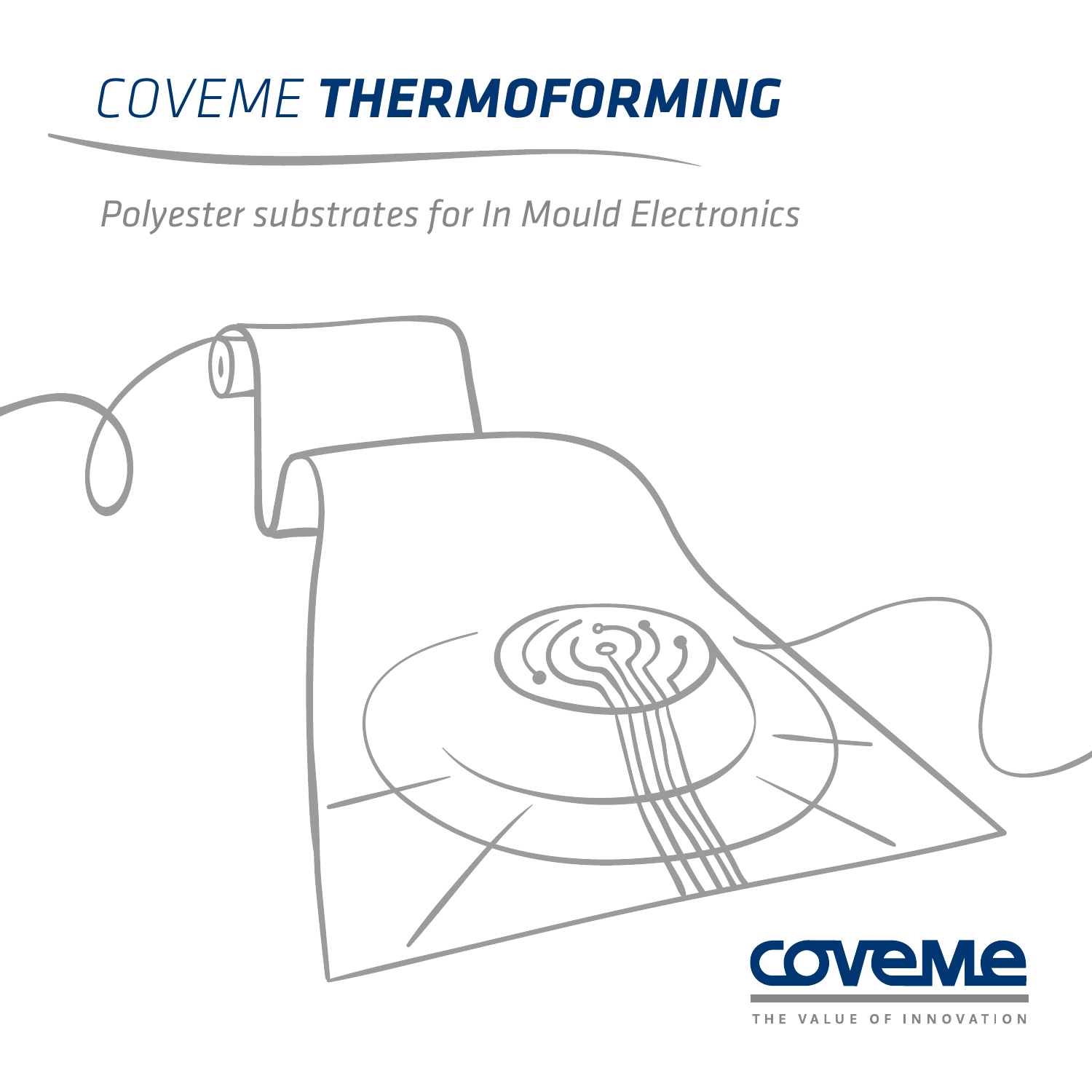# *COVEME - GLOBAL LEADER IN HIGH QUALITY TRANSFER FILMS*

Coveme has over fifty years of experience and know-how in converting polyester film for various industries such as Automotive, Consumer Electronics, Biotechnologies, White Goods and Renewable Energies.

The privately owned company with **headquarter in Bologna, Italy**, has two production sites in Italy and China, and three research and development laboratories in Italy, China and Germany.

**Our customers** work with advanced production processes in **print, coating and lamination** where Coveme materials are designed to perform under high mechanical stress and guarantee specific chemical and physical properties.

This is why **Product and Process Innovation** are at the heart of Coveme's activities and fundamentals for the development of new products for highly technological industries of rapid growth and continuous evolution. In this context, the strong partnerships with our clients and suppliers are of utmost importance and vital for a successful common growth.

**OVER 50 YEARS OF KNOW-HOW** in converting polyester film

**LEADING EDGE** coating, chemical treatment and lamination technology

**HIGH TECH PRODUCTION AND R&D** in Europe and Asia

**CERTIFIED QUALITY, SAFETY AND ENVIRONMENTAL** standards

**SUPPLIER OF LEADING PRINTED ELECTRONICS** manifacturers worldwide





*MEDICAL*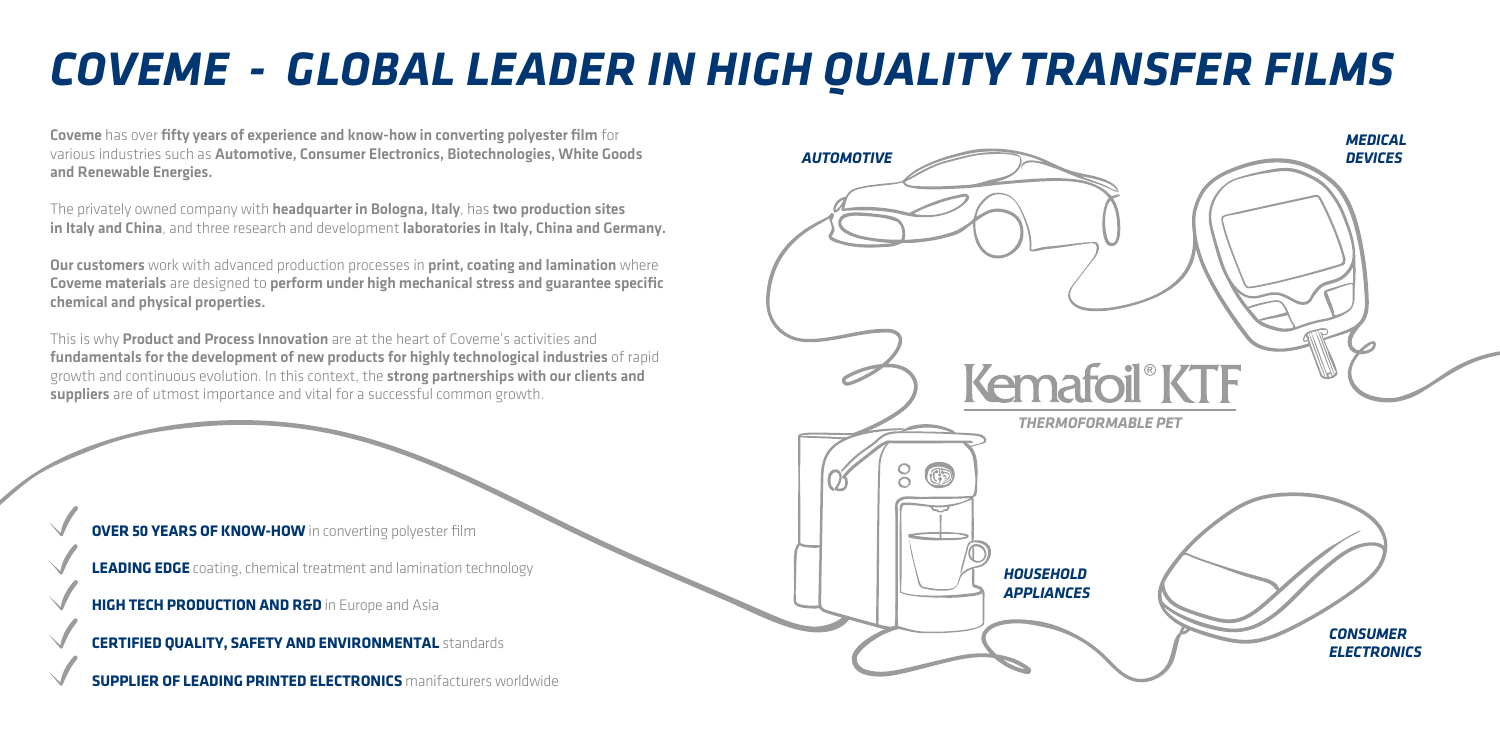## *COVEME THERMOFORMING THE KEMAFOIL® KTF RANGE*

Kemafoil<sup>®</sup> KTF is a new product range of thermoforming bioriented polyester films specifically designed by Coveme for the manufacturing of In Mould Electronics parts for automotive, medical devices, household appliances and consumer electronics.

Innate PET characteristics like higher tensile properties and stiffness combined with thermoforming properties make polyester in itself an excellent base material for this application especially compared to other materials commonly used in the FIM market today.

The added value by Coveme are specific surface treatments and coatings carried out on the company's proprietary production lines equipped with the latest TCA and Dual Cure UV coating technologies.

The result are Kemafoil® KTF thermoforming PET films that guarantee an excellent printability with conductive and non-conductive inks combined with and outstanding chemical resistance. The hard coating obtained through the dual curing process is highly scratch resistant.

Kemafoil<sup>®</sup> KTF hard coated films are **protected by a functional PET liner** to guarantee the protection of the surface during printing and processing.

All Kemafoil<sup>®</sup> KTF products are polyester based with deep forming thermal properties. Coveme's TCA treatment increases the surface wettability enhancing the film's receptivity for all types of inks in screen printed circuitry and graphic print. The products with Dual Cure UV Hard Coat provide excellent Antiscratch properties. Both TCA treatment and Hard Coat are suitable for customized finishings and textures with laquers and coatings.

| <b>KEMAFOIL<sup>®</sup></b><br><b>TYPE</b> | <b>TREATMENT ON</b><br><b>PRINTABLE SIDE</b> | <b>TRANSPARENT</b><br><b>LINER</b> | <b>DUAL CURE</b><br><b>UV HARD COAT</b> |
|--------------------------------------------|----------------------------------------------|------------------------------------|-----------------------------------------|
| <b>KTFH</b>                                | <b>TCA</b><br><b>Surface Treated</b>         |                                    |                                         |
| <b>KTF HH</b>                              | <b>TCA Treated</b><br><b>Both Sides</b>      |                                    |                                         |
| <b>KTF HC</b>                              | <b>Pre-Treatment</b>                         | <b>Bioriented PET</b>              | <b>Gloss</b><br>Anti-scratch            |
| <b>KTF HCH</b>                             | <b>TCA</b><br><b>Surface Treated</b>         | <b>Bioriented PET</b>              | <b>Gloss</b><br>Anti-scratch            |



- **EXCELLENT TENSILE STRENGTH AND STIFFNESS** •
- **HIGH FORMING PROPERTIES**  •
- **OUTSTANDING CHEMICAL RESISTANCE** •
- **LINER PROTECTED**  •
- **ENHANCED INK ADHESION**
- **DUAL CURE UV HARD COAT**
- **ANTI-SCRATCH**
- **CUSTOMIZED OPTIONS**

## *PRODUCT KEY FEATURES*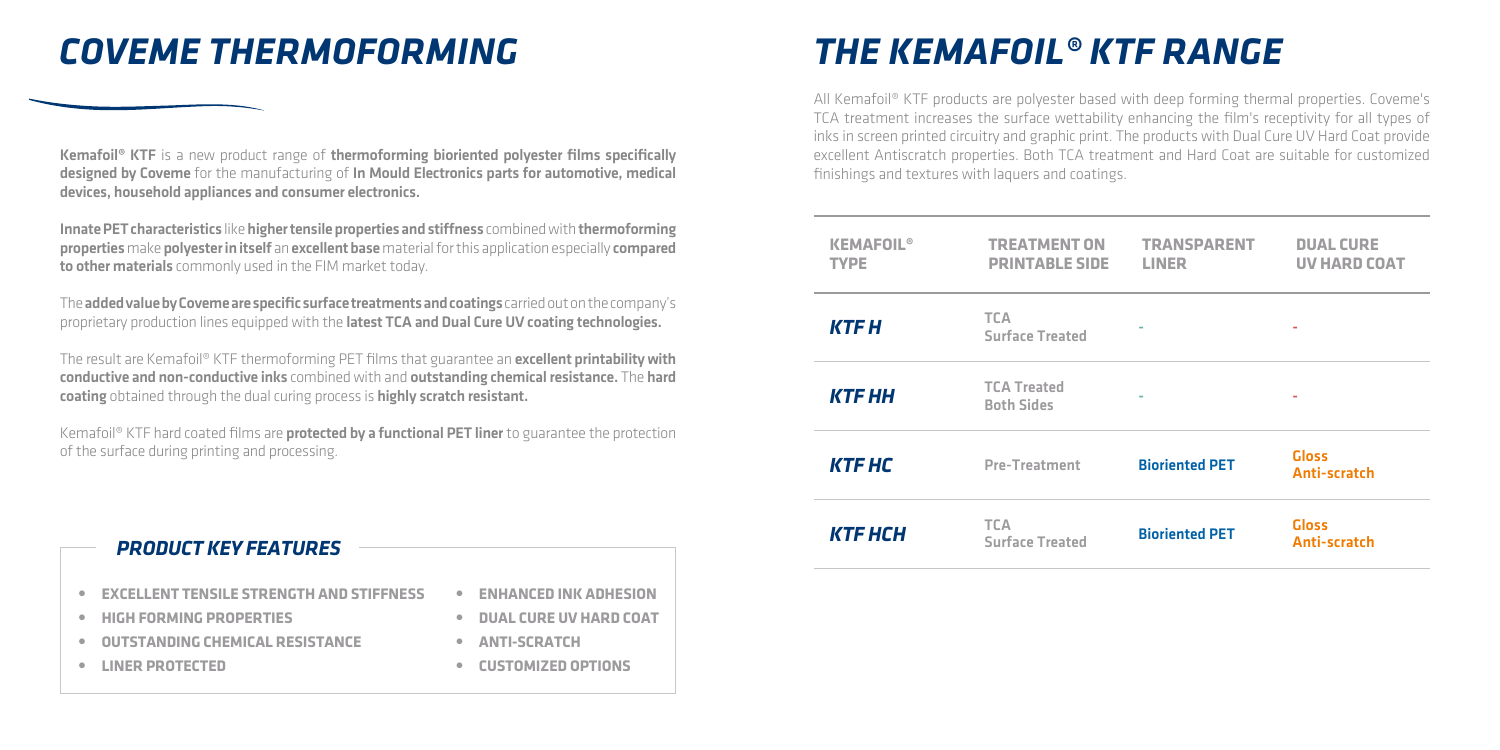- **Dual UV Hard Coat**
- **Glossy Finish**
- **Anti scratch**
- **One side printable • Finishings and textures**
- **customization options**

# *NON HARD COATED PRODUCTS HARD COATED PRODUCTS*

- **One side printable**
- **Enhanced ink adhesion thanks to TCA treatment**

- **Printable one or both sides**
- **Enhanced ink adhesion thanks to TCA treatment**
- **Backside customizable with lacquers and coatings**







## *KTF HH*

Highly chemically resistant films screen printable with conductive and non conductive inks. Specific versions with extra high surface wettability thanks to TCA treatment. Both sides printable version for customization with client's lacquers and coatings.

Films with Dual Cure UV hard coat for high scratch resistance. Highly chemically resistant and screen printable with conductive and non conductive inks. Specific versions with extra high surface wettability thanks to TCA treatment. Suitable for customized finishing and textures through client's lacquers and coatings or over screen printing. PET liner can be kept along the process and peeled off after UV curing.





- 
- **One side printable**
- **Glossy Finish**
- **Anti scratch properties thanks to hard coat**
- **Enhanced ink adhesion**
- **thanks to TCA treatment • Finishings and textures**
- **customization options**

## *KTF HCH*